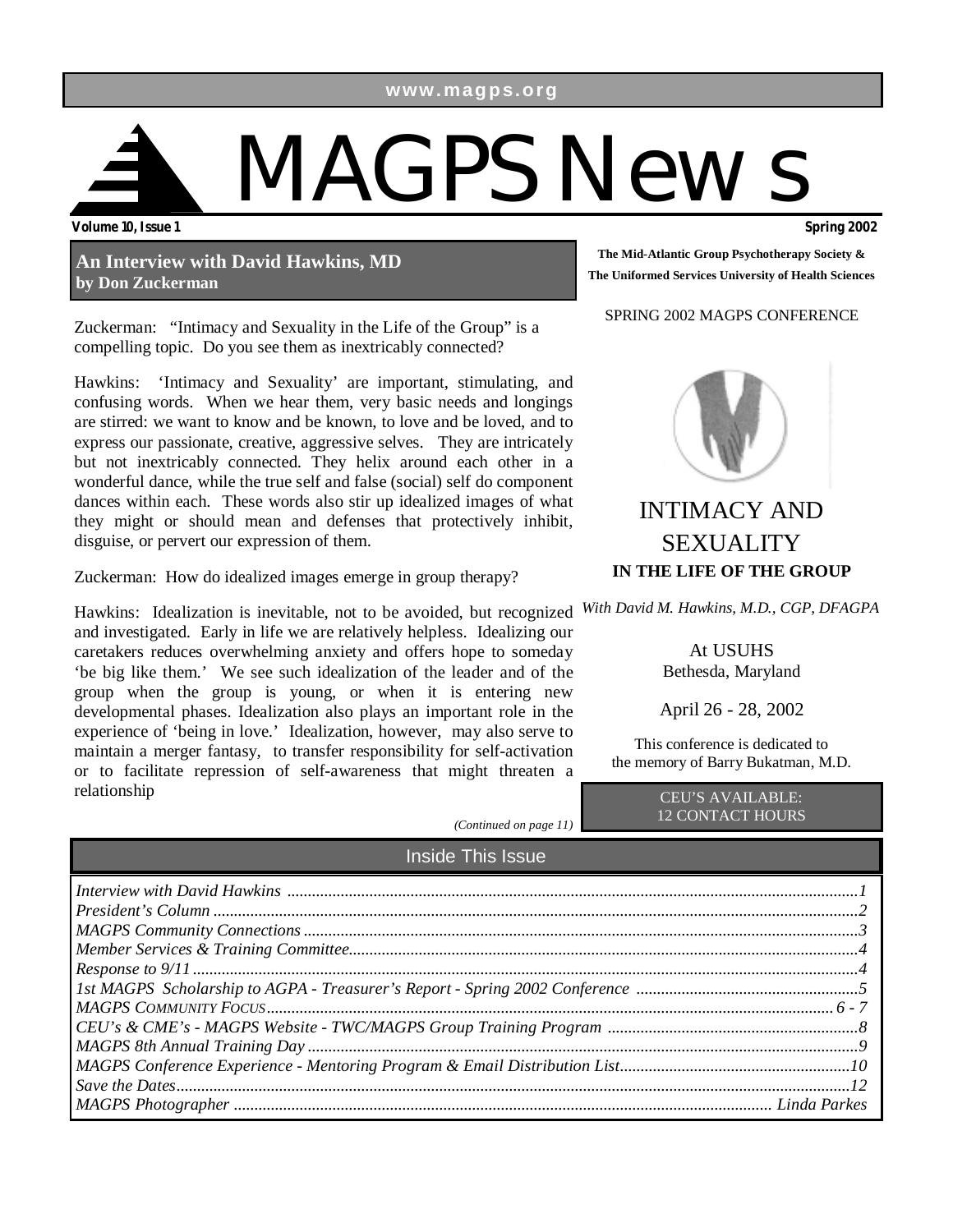Emily Lape

### **PRESIDENT'S COLUMN**

It is with a heavy heart that I write this message to the MAGPS community. As many of you know, Barry Bukatman died on Super Bowl Sunday. He had a massive heart attack while playing racquetball.

Not wanting people to hear the news indirectly, I called about 50 MAGPS members whom I thought knew him best, then emailed the sad news to the rest of the community. Apologies if I missed getting in touch with you. I was dazed making those painful calls; each time hearing the shock and the struggle to take in the awful news. The outpouring of love and respect for Barry was palpable. He touched so many of our lives, personally and professionally.

It's hard to fathom that Barry has died because he often bragged about never getting sick a day in his life or even getting headaches. I keep seeing the sparkle in his eyes, his huge warm smile and amazing vitality. He was our best joke teller and one of our most important visionaries. He combined the impishness of a kid with the wisdom of a talented psychiatrist and mentor. Barry was a real team player who put everyone at ease and brought out the best in everyone. He softened our rough edges and helped us pull together and strive toward new goals. We are all stunned by this loss.

He loved his new role as conference chair and pulled off one of our most successful conferences ever. He was committed to bringing new people into the organization and was active in our grass roots agency-level Training Day. He advocated for scholarships to our meetings and diversity within our membership. He established a grant for psychiatry residents to come to our conferences in exchange for joining MAGPS. Barry was excited about becoming more involved with AGPA and building bridges between regional and national.

Barry lived a well-rounded life and played as hard as he worked. He was happily married, loved his kids and grandkids. A multitude of MAGPS colleagues and close friends from all walks of life packed the funeral service. Barry would have thought it a good party.



The board has rallied in this crisis by taking on tasks for our upcoming conference. The work will get done and new leadership will emerge but it is Barry's heart and spirit we will miss the most. His loss is profound though he has left a gift within each of us through kinship and mentoring.

Barry represented the best of MAGPS.

Norma Jean Caruso *804-272-7287*  Thomas Wessel *202-806-7734*  **MEMBERSHIP CHAIR** Amy Bush *703-442-8088*  **SECRETARY** John Thomas *703-435-7052* **PAST PRESIDENT** Nina Brown *757-683-3245*  Joan Medway *301-340-2667*  **CONFERENCE CHAIR/ PRESIDENT ELECT** Election in Progress Irwin Sacks *757-498-9391*  **TREASURER** Bob Schulte *301-670-6868* **PRESIDENT**  Emily Lape *434- 243-5150* Trish Cleary *301-654-4936*  **NEWSLETTER EDITOR & WEBMASTER MEMBERS AT LARGE MAGPS BOARD OF DIRECTORS**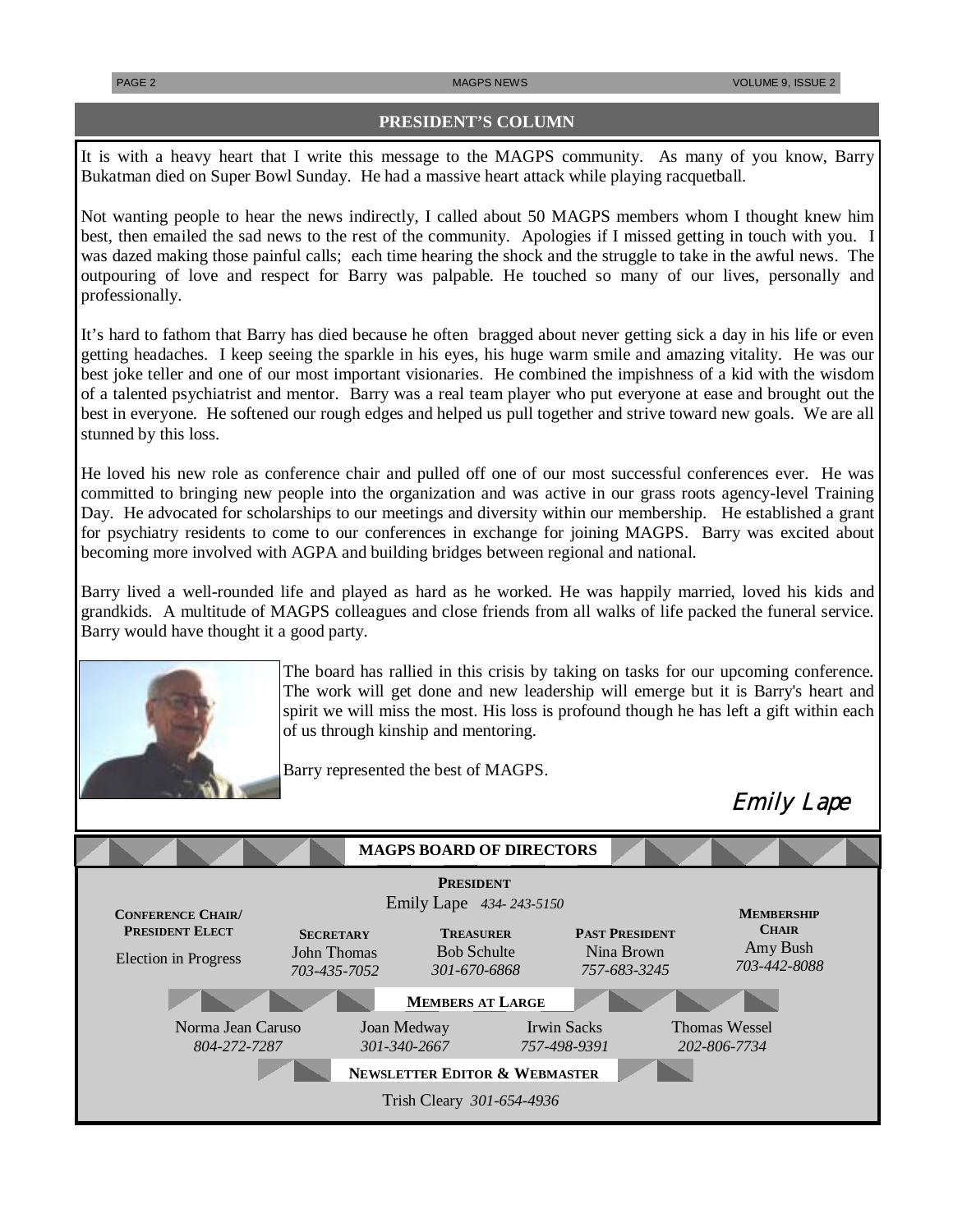## MAGPS Community Connections

## **Fall 2001 Conference in Easton, MD**

By Barry Bukatman, MAGPS Conference Chair

Coming on the heels of September  $11<sup>th</sup>$ , we all needed the boost we got from the exciting conference, *Immediacy in Group: A Modern Analytic Approach*, led by Elliott Zeisel. There were 77 conference attendees and in keeping with recent trends, a large number were students, trainees and residents. Elliott not only "talked the talk" he "walked the walk" as he led a three-session demonstration group illustrating the implementation of Modern Analytic theory in a here-and-now framework. MAGPS participated in its first opportunity to experiment with having a small group leader join us from another affiliate society. David Dumais made this first "experiment" a great success. We hope to continue this approach in the future.



















*Pictures by Linda Parkes, MAGPS Photographer* 









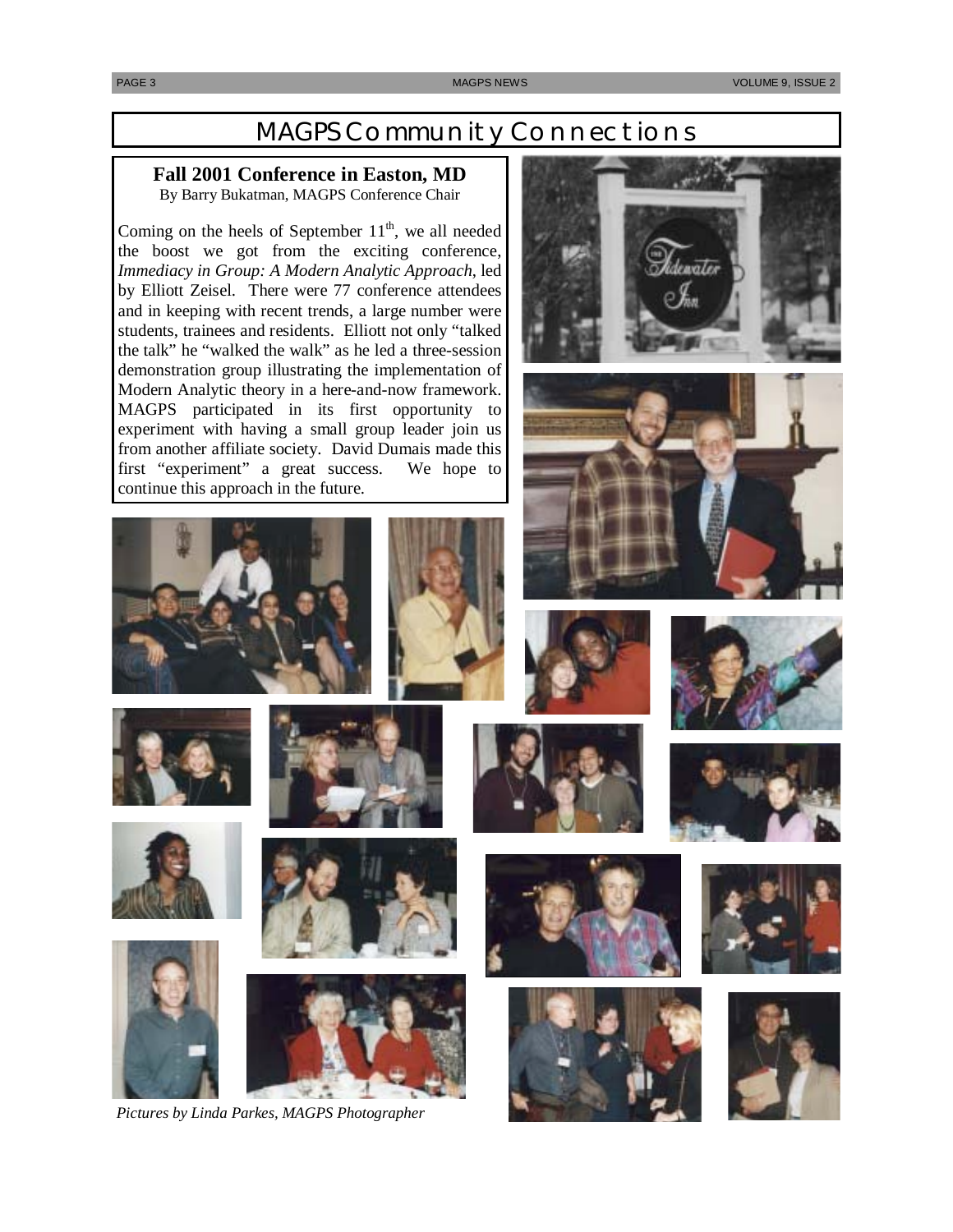### **Member Services and Training Committee**

by Bob Schulte, MAGPS Treasurer

This committee was created at the MAGPS Board of Directors 2001 summer meeting in an effort to better integrate the recruitment and support of new members while enhancing the experience of longstanding MAGPS members. Bringing the various chairs of MAGPS program activities together as a steering committee has created a forum for support, feedback and exchanges of strategic information so that 'the right hand knows what the left hand is doing'! Our newest project is a Mentoring Program that will be launched at the Spring 2002 Conference.

The committee is co-chaired by Amy Bush, Membership Chair and Bob Schulte, Treasurer. Committee members include Hilary Casaretto, Vienna Women's Center/MAGPS Group Therapy Intern Program, Trish Cleary, GPAA/MAGPS Seminar Series Chair, Elaine Klionsky, Training Day Co-Chair, Venus Massalem, Katherine Thorne, Mentoring Program Chair, Irv Sacks, AGPA Scholarship Committee Chair, and Judy Tyson, GPAA/MAGPS Seminar Series Committee Member.

Members with energy and ideas for any of our committee's projects are very welcome to contact Bob or Amy. We'll be delighted to find a place for your talents and enthusiasm!

### *Bob: 703-838-1633 or Amy: 703-442-8088*

### **Response to 9/11**

by Judy Tyson

AGPA has been honored with a \$2 million grant from the New York Times Company Foundation's 9/11 Neediest Cases Fund to provide group interventions for people who might be deterred from seeking help because of financial considerations, ignorance of the benefits of group participation, or fear of stigma. This grant serves people living in New York City, Washington, D.C., and their suburbs.

The AGPA Disaster Outreach Task Force is chaired by Harold Bernard to organize and oversee the administration of the grant. Ari Kopolow and Judy Tyson represent MAGPS on the committee. Diane Feirman, AGPA public affairs director, will handle administrative tasks associated with this project. Group clinicians, serving this grant, must have CGP credentials and training in post-trauma issues.

You can help with this project if:

- You are currently running groups dealing with September  $11<sup>th</sup>$  issues.
- You have contacts with communities/organizations that would be valuable partners in this endeavor.
- You know of parent groups needing information on how to support children's concerns.

AGPA will be subsidizing services in a variety of settings, including:

- Consultations to help organizations assess the needs of employees and to provide support services.
- Psychoeducational sessions identifying symptoms of post traumatic stress and treatment strategies.
- Time-limited groups.
- Groups that meet on an ongoing basis.
- Follow-up services.
- Anniversary support groups.
- Supervision and consultation for therapists providing treatment services.

Do you have access to and want to help those in need and want to be qualified as a provider? Contact: Diane Feirman, CAE, AGPA Public Affairs Director, toll-free at 877-668-AGPA (2472), or dfeirman@agpa.org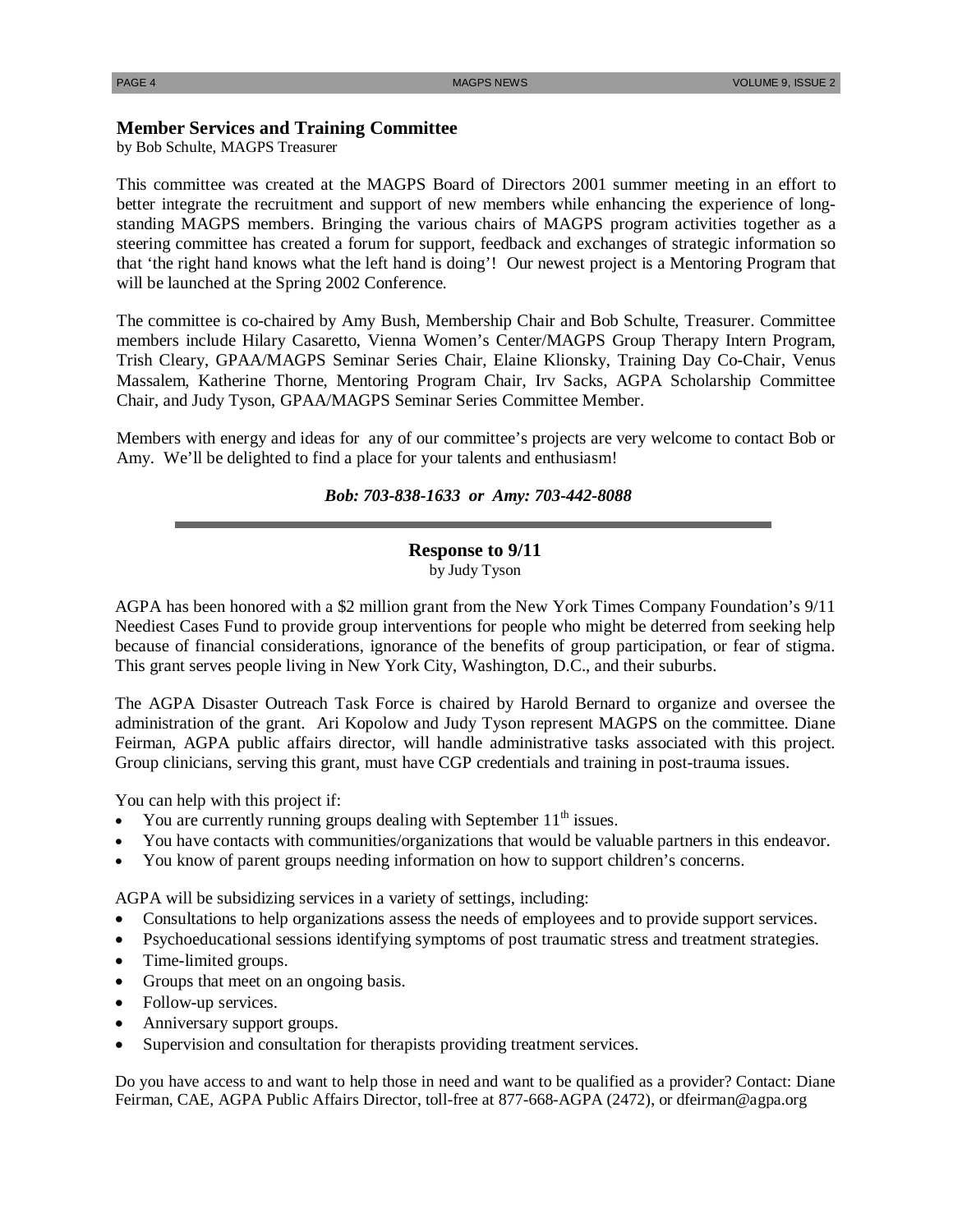## **1st MAGPS Scholarship to AGPA**

by Irv Sacks

The MAGPS Scholarship for the 2002 AGPA Annual Conference was awarded to Hany Malik, a doctoral intern at Howard University. Hany was chosen in the MAGPS December 2001 lottery drawing of five scholarship applications. He was excited and delighted when Emily Lape notified him of his selection. The scholarship covered his registration for a two day institute and one day of workshops at AGPA.

This scholarship, funded by the MAGPS treasury, will hopefully be followed by future scholarships offered from a separate fund established by MAGPS member contributions. The intention of the scholarship to the AGPA annual conference is to enable trainees and/or new professionals to obtain training he/she might otherwise not be able to afford and to introduce the recipient to AGPA and leading group therapists in our field. Our hope is for scholarship recipients to become active members and future leaders in MAGPS.

*The MAGPS scholarship committee consists of Irv Sacks, Chair with Bob Schulte, Amy Bush, and Emily Lape.* 

*Center* 

Hany Malik, scholarship recipient to AGPA 2002, is a doctoral student of Clinical Psychology at Howard University



**Treasurer's Report**  by Robert Schulte, MSW

The year 2001 was financially very good for MAGPS. Both weekend conferences earned a substantial profit, totaling over \$6,000. Membership dues income increased from the year 2000.

The 2002 Budget, included in the Treasurer's End of Year Report for 2001, was approved by the MAGPS Board of Directors at the Fall 2001 board meeting. It is available for members to review upon request and will be submitted to the MAGPS membership for review at the Spring 2002 Conference business meeting luncheon.

*Bob Schulte: 703-838-1633* 

### **Spring Conference - April 26 - 28, 2002**  by Barry Bukatman, MAGPS Conference Chair

This Spring Conference features an entertaining and dynamic presenter with a topic that is certain to intrigue, puzzle, and challenge all of us.

Dr. Hawkins, a psychiatrist in private practice in Chapel Hill, NC, is an Adjunct Associate Professor of psychiatry at Duke University Medical Center, and at the University of North Carolina at Chapel Hill. He is a past president of both the American Group Psychotherapy Association and the American Academy of Psychotherapists. He will utilize lecture, discussion and a three-session demonstration group to explore this fascinating territory.

Experiential small groups will be led by Marty Allen, Barbara Cristy, Elaine Klionsky and Ricky Geiger, our invited guest leader from North Carolina, and Venus Masselam and Merry Macke will co-lead a group.

A new feature will be a group led by Barry Wepman for those interested in taking the MAGPS training to be a MAGPS small group conference leader in the future. I recommend early registration if you have a strong desire to be in a particular group.

We are again offering a post conference study group to further explore the conference themes. Judy Tyson will lead this three-session group

Mark your calendars for the MAGPS Spring Conference, April 26 - 28, 2002, and prepare yourselves for another stimulating and educational weekend.

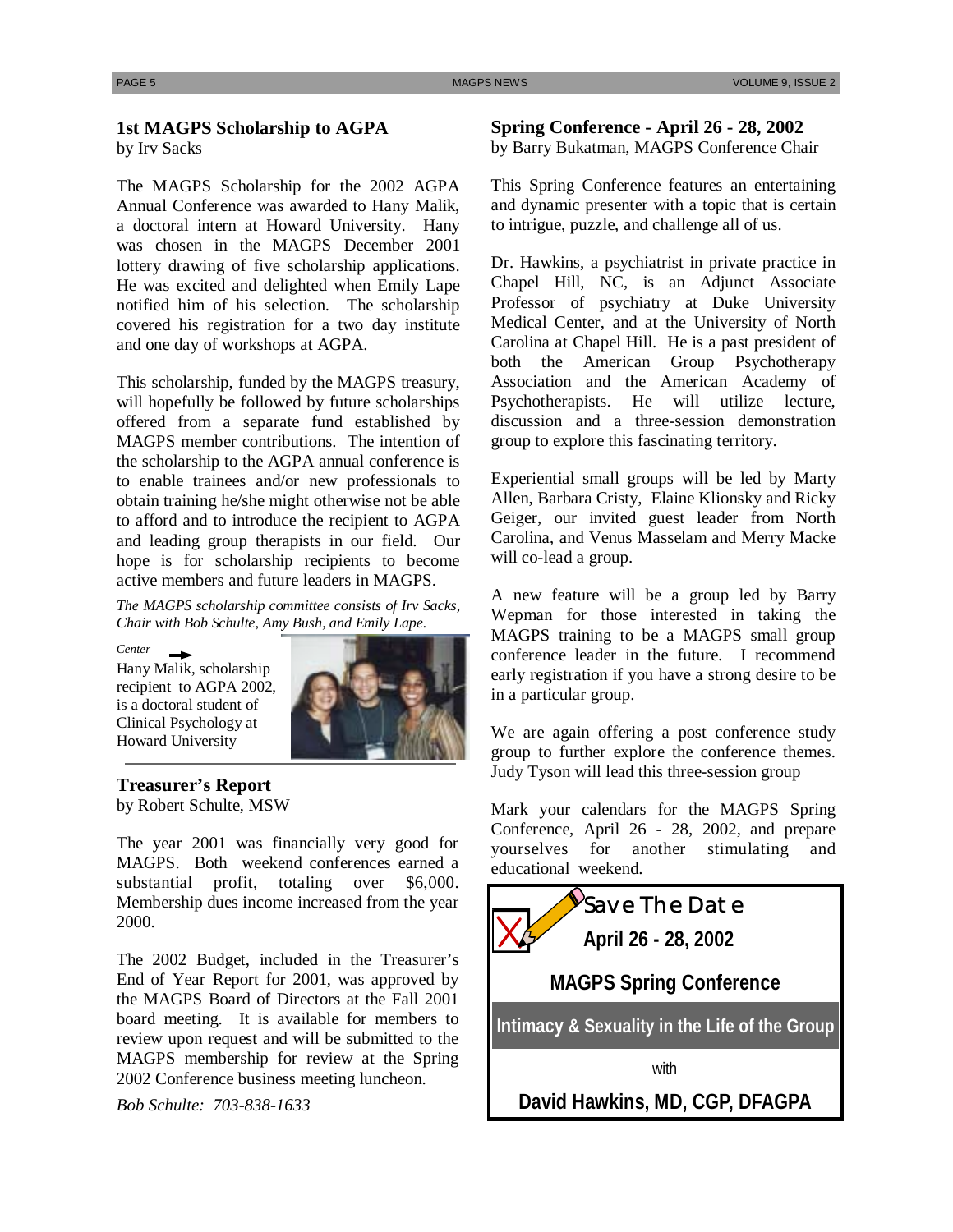PAGE 6 MAGPS NEWS VOLUME 9, ISSUE 2

# MAGPS COMMUNITY

## *Amy Bush, PhD, CGP Judy Tyson, PhD, CGP*

*Couple's Treatment Program: An Integrated Approach* 

*combining* 

*Private Couples Sessions* 

*Couples Group* 

*&* 

*Group* 

Fax: 301-762-6198 email: jewelleg@bellatlantic.net

### **Jewell Elizabeth Golden, MSW**  Licensed Clinical Social Worker

Board Certified Diplomate

Private Practice 1002 Brice Road Rockville, MD 20852 (301) 762-9090

Catholic Charities 11160 Viers Mill Road Wheaton, MD 20902 (301) 942-1856

ర్



**Support Services** 8. Single Session Programs for Patients, Survivors, Caregivers, Providers

## Trish Cleary, MS, LCPC, CGP

Individual, Couple & Group Psychotherapy

301.654.4936 · fax 301.951.6488 trishcleary@erols.com www.trishcleary.com www.cancerwellnesssystems.com

## **MAGPS** 2002 Events Calendar

Spring Conference April 26 - 28, 2002

Fall Conference November 1-3, 2002

The 9<sup>th</sup> Annual Training Day November 16, 2002

GPAA/MAGPS Seminar Series To be announced

For More Information

**www.magps.org** 

## *The Women's Center/MAGPS Group Training Program*

Hilary Casaretto, Director Karen Porter, Assistant Director Kirstin Pickle, Training Director

### 703-281-2657

### **ACCESS A Disaster Resource**

ACCESS provides comfort to friends and families of air disaster victims and survivors & helps people cope with their grief and pain by connecting them to grief mentors who have also survived or lost loved ones in an air tragedy.

### **www.accesshelp.org**

*Submitted by Mark Dembert, MD ,Author of current articles in the ACCESS Newsletter.*  Mdembert@aol.com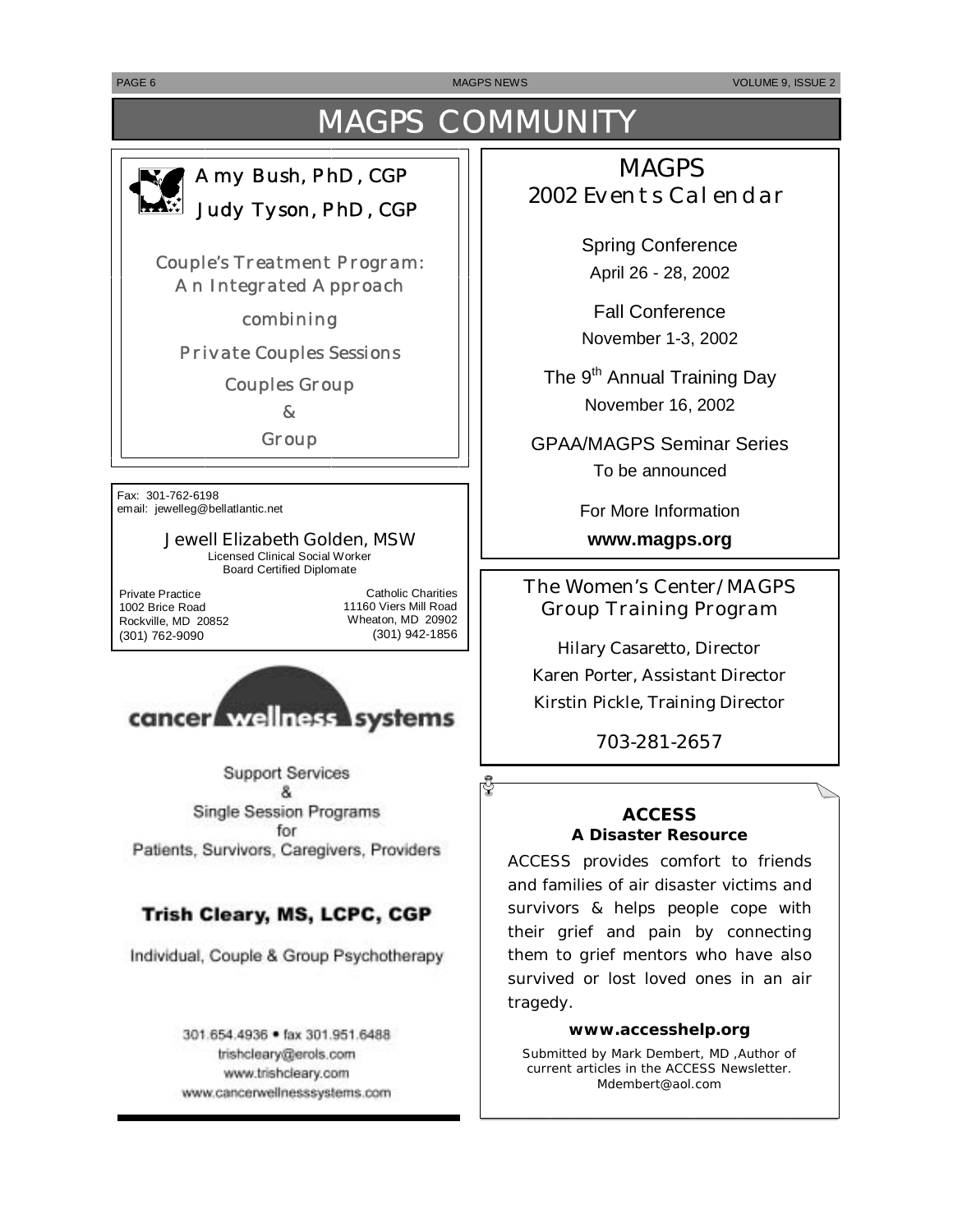PAGE 7 MAGPS NEWS ASSESSMENT OF THE MAGPS NEWS AND ACCOUNT OF THE VOLUME 9, ISSUE 2

# **FOCUS**

### **THE IMAGERY TRAINING INSTITUTE, INC**

Spring 2002 Weekend Imagery Workshops

TOPICS INCLUDE

*Using Imagery with Couples and Groups*  March 1 & 2

*Enlivening and Inspiring the Therapist: A Day of Meditation and Creativity*  April 20

> *The Mind/Body Connection*  May 3 & 4

**INSTRUCTORS**  Susan Drobis, LICSW Mark Lawrence, MD & Natalie Shaw, LCSW

FOR INFORMATION & BROCHURE

**Call: 703-821-0761** 

Individual, Group, Marriage, Family & Sexual Addiction Therapy

*Ann L. Yeck, Ph.D* 

8944 Barrowgate Court Potomac, MD 20854

Telephone: (301) 983-6800



## ALL KINDS OF TRAINING… FOR ALL KINDS OF PEOPLE !

### **KIND Technology**

Innovative Approaches to Computer Training

301-320-1626 www.kindtechnology.com

4701 Sangamore Road Suite P-17 BETHESDA, MD 20816 **Computer Classes & Workshops** 

Introductory ~ Advanced  $\sim$  PC/ Windows & Macintosh ~ Small Classes ~ Days  $\sim$  Evenings  $\sim$ Weekends ~ On/Off Site  $\sim$  Assistance with Purchase & Set-up of **Computers** 

The 5th Presentation of the National Group Psychotherapy Institute

> November 15 -17, 2002 Group Contexts: Interpersonal & Systems

January 24 - 26, 2003 Intersubjectivity & Self Psychology Malcolm Pines, M.D.

April 4 - 6, 2003 Relational-Constructivist Approaches

> September 19 -21, 2003 The Unconscious in Groups

January 23 - 25, 2004 From an Object Relations View J. Scott Rutan, Ph.D.

> April 16 -18, 2004 Group Psychology & Existential Confrontation Molyn Leszcz, M.D.

The Washington School of Psychiatry 202-237-2700 **www.wspsych.com** 

**Authority, Leadership and Organizational Life in a Rapidly Changing World**

A Six-day Residential Conference at Bryn Mawr College, PA

**August 2-7, 2002** 

**Director: Lamis K. Jarrar, Ph.D.**

Contact: brynmawrakriwbc@yahoo.com

**www.wbcakri.org**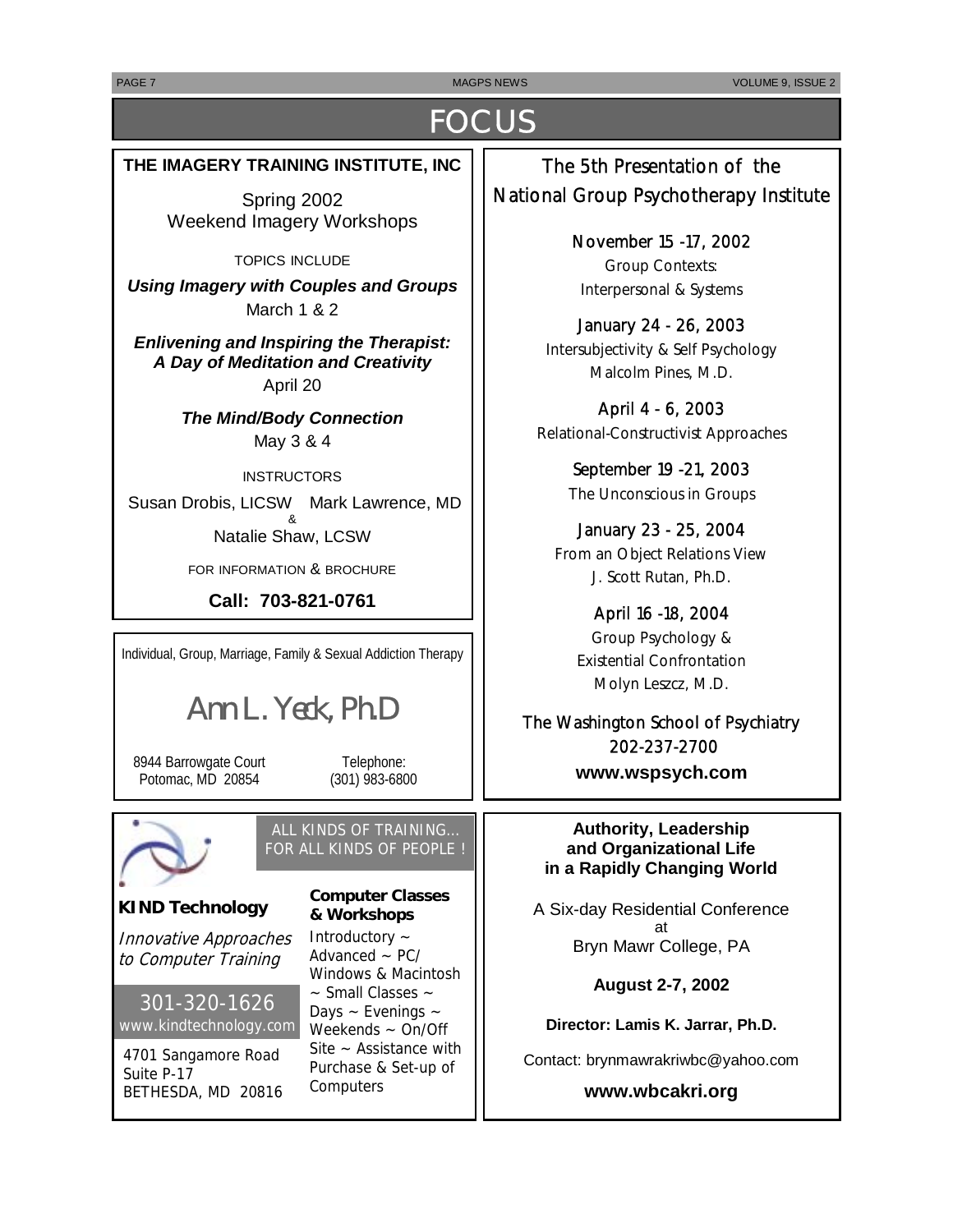### **CEU's & CME's**

by Norma Caruso, MAGPS Member at Large

Let's face it, we all like credit for putting forth the effort to learn something new. We feel even more strongly when renewal of our professional license requires obtaining such credit. MAGPS has struggled with the question of how to provide such recognition in the form of continuing education units.

Over the years numerous board members have explored this complex issue and the significant cost factors due to the professional diversity of our membership.

Until now, MAGPS has offered non-APA approved CEU's as part of an arrangement with Old Dominion University. We are negotiating a new partnership with them that will allow us to offer APA approved credits. Our efforts continue to find a way to offer CME's as well. We'll keep you posted.

### **MAGPS Website**

by Trish Cleary, MAGPS Webmaster & Newsletter Editor

*www.magps.org* is one of MAGPS' newest communication mediums. It will provide updated information year-round with links from the home page directly to new items of interest.

Email notices will let you know when website updates include important information and resources.

One feature of this technology is the capacity to carry the newsletter in its entirety on the MAGPS website. Now you can see unabridged guest interviews online and other member articles.

Another feature is the ability to display official MAGPS photographs by Linda Parkes.

I will appreciate your help in keeping our community up-to-date. Send dates, resources and items of interest to me at: *trishcleary@erols.com*

### **www.magps.org**

### **TWC/MAGPS**

by Hilary Casaretto, TWC/MAGPS Director

The Women's Center/MAGPS Group Therapy Program has changed leadership. Amy Bush, Director; Katherine Thorn, Co-Director; and Debra Babarsky, Training Co-Chair are being succeeded by Hilary Casaretto, Karen Porter, and Kirstin Pickle.  $\sqrt{2}$ 

The TWC/MAGPS Group Therapy Program draws on the expertise of group therapists from the Washington School of Psychiatry's National Group Psychotherapy Institute and MAGPS for its 4-6 annual in-service trainings. Recent programs included Mike Stiers and Maryetta Andrews-Sacks presentation, "Working in the Here and Now." Judy Tyson presented, "The Opportunities and Challenges of Running a Successful Therapy Group." In March 2002, John Thomas will present on the issue of money and fees in group therapy.

The Fall 2001 MAGPS Conference was well attended by eight Women's Center staff. Several were first time attendees and reported their experience as simulating and enriching.

Ten participants recently completed the advanced certification and one completed the basic certification. We look forward to new members participating in this program.



*2nd on Right:*  Hilary Casaretto, New Director of the TWC/ MAGPS Training Program

*Standing:* Amy Bush , 1st Director of the TWC/ MAGPS Training Program

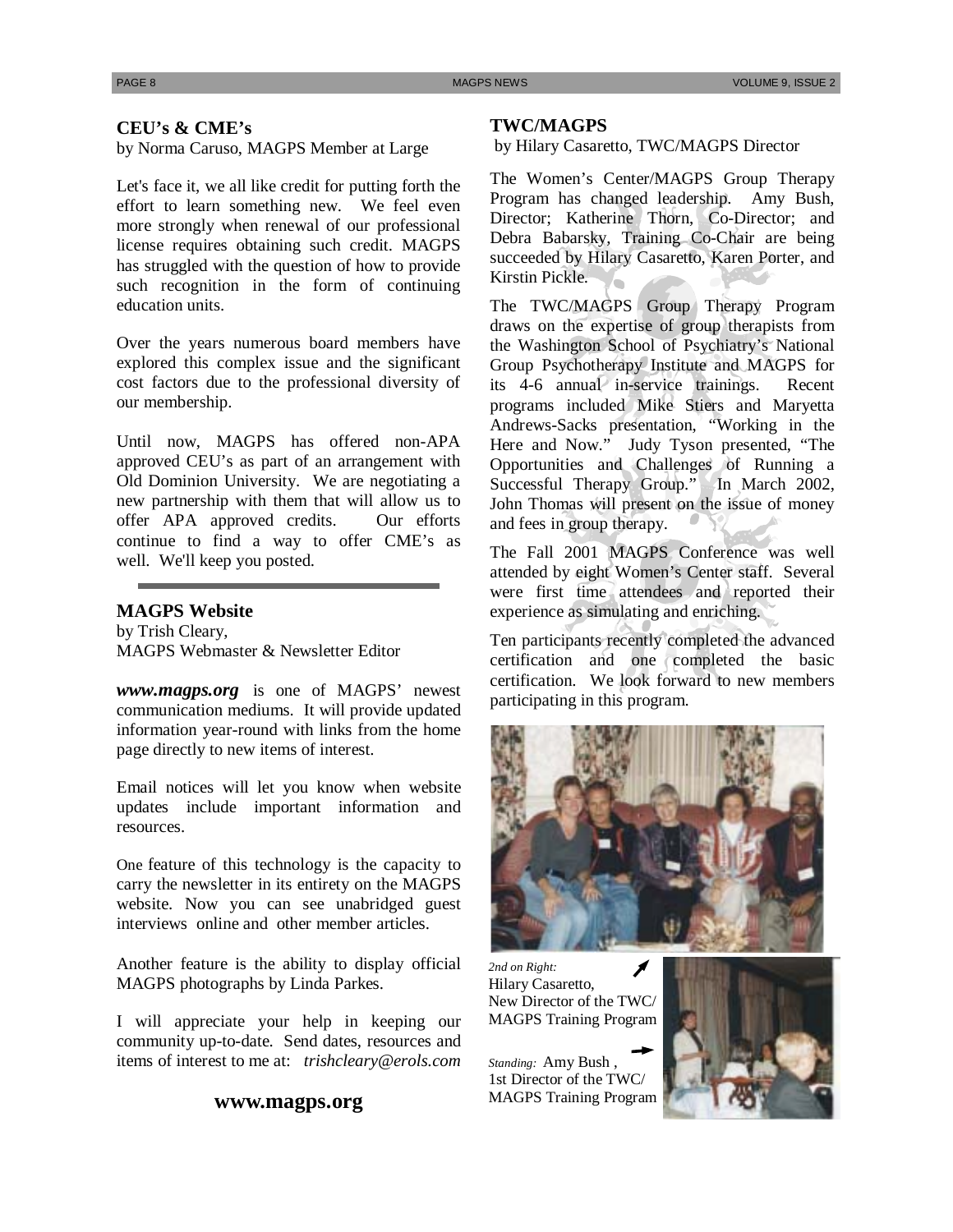### **MAGPS 8th Annual Training Day**

by Elaine Klionsky

The 8<sup>th</sup> Annual MAGPS Training Day, *Groups that Work*, was held on November 17, 2001. It was dedicated to the memory of Louisa Schwartz, a founder and guiding light for many years. Forty group workers from a variety of professional disciplines and work settings participated in an experientiallybased process group format to learn about group dynamics.

As neophyte chairpersons, Bob Schulte and I approached this year's MAGPS Training Day with trepidation and excitement. We were keenly aware of the absence of Louisa and co-chair's emeritus Barry Wepman and Lenore Pomerance. Barry and Lenore were gracious and generous in their assistance and support throughout the year and during the day itself, by conducting a mid-day debriefing session for the faculty. Special thanks to all the clinicians at the Topaz House who made their offices available to us. Barry Bukatman was especially helpful in arranging meeting space for the training day and we will miss his support.

This year's faculty included Alicia George, Gloria Meyers-Beller, Nick Kirsch, Lisa Robinson, and Judy Tyson. The benefits of their enthusiasm and expertise were evident in the overwhelmingly positive feedback received from participants who reported the training to be engaging, enriching, and relevant to their work. In turn, the faculty had the opportunity to work with a group of talented professionals who were eager to learn and appreciative of our efforts.

The 9<sup>th</sup> Annual Training Day is scheduled for November 16, 2002 at the Topaz House. *Contact Bob Schulte, 703-838-1633 or Elaine Klionsky, 301-718-8100 for more information.* 



*Pictures by Linda Parkes, MAGPS Photographer*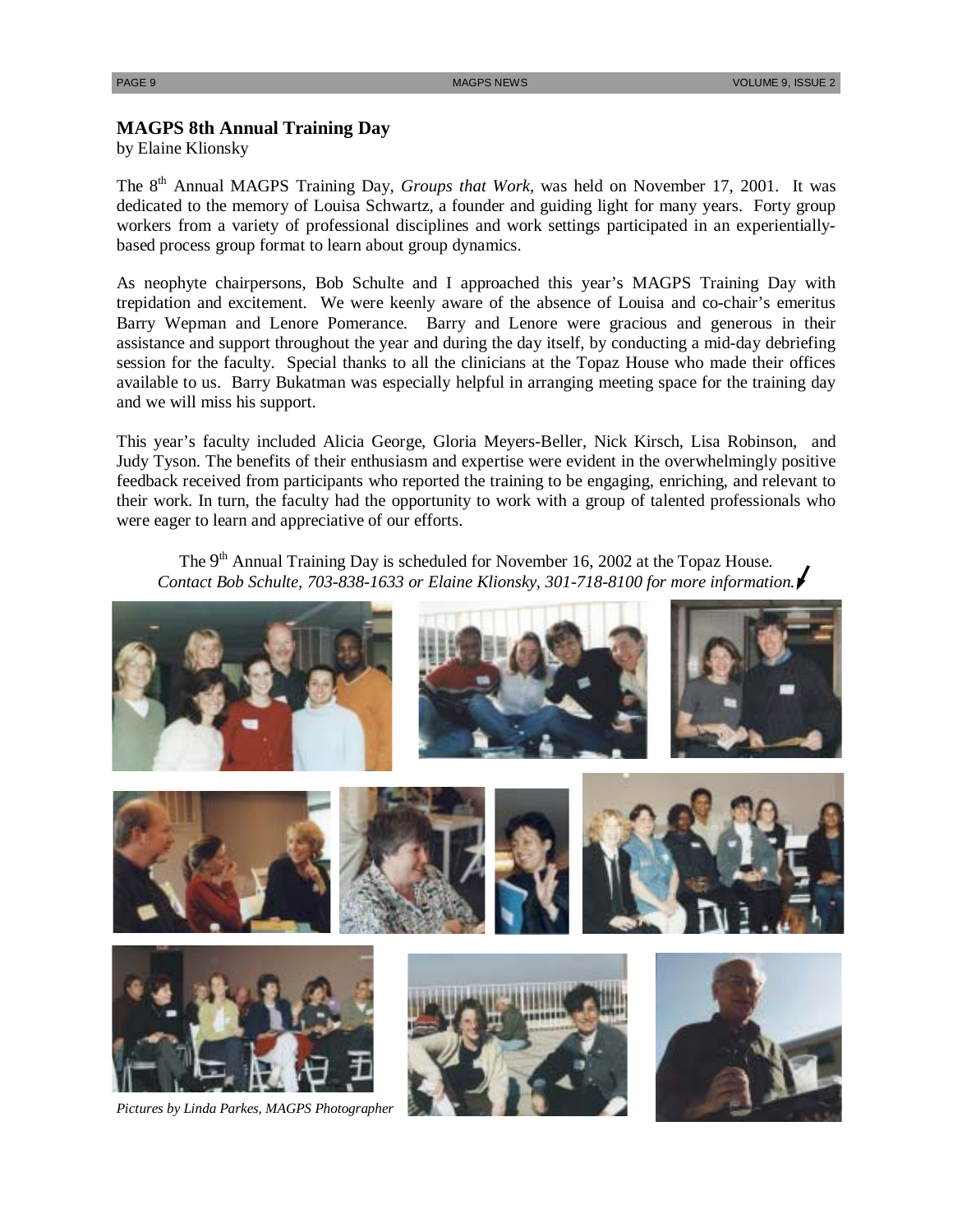### **MAGPS Conference Experience**  by Bernard Murphy

My work at The Women's Center facilitating small group workshops and my interest in starting groups in my private practice inspired me to pursue more training in group dynamics. I recently had two very different group experiences.

First, I attended a Group Process Workshop at The Women's Center as part of the TWC/ MAGPS Training Program. I learned that "a process group is not a therapy group and being part of a group studying its behavior results in increased awareness of group process." So, I threw myself into the small group and willingly offered myself as content. My experience was collegial and comfortably therapeutic; a welcome relief from the habitual loneliness of my professional life. As I rejoiced in this unusual opportunity for professional interaction, I paid little attention to observing the group process.

The MAGPS Fall 2001 Conference agenda, my second group training experience, promised participatory learning in small groups. Just what I needed and the discount registration fee for firsttime attendees was not to be ignored. When I arrived at the MAGPS conference, colleagues greeted me with welcoming comments. The conference check-in was warm and friendly – all of which was in marked contrast to past professional experiences.

My small group experience at MAGPS was painful. An emotional maelstrom snared me. Feelings of being unwelcome and devalued by the group brought up insecurity, frustration, and anger. I was certainly focusing on group processes this time and observed group alliances forming and falling apart, mini-movements gaining brief momentum before petering out, and stereotypic group roles assigned and acted out. While this group experience was instructive, it was definitely unpleasant. Still more confusing was that my grumpy group transformed themselves into lively and likeable folk once they left our group. Like the TWC/MAGPS experience, the overall conference was great. I am looking forward to the Spring meeting and wonder what is in store for me next?

### **NEW:**

### **MAGPS Mentoring Program & Email Distribution List**

by Amy Bush, Membership Chair

The Membership Committee is focused on two important new projects for the MAGPS community: the Mentoring Program and the email distribution list, in addition to the usual business of membership renewals, updating of information and preparing the 2002 directory.

The Mentoring Program is designed to provide a contact person for every new member to MAGPS. At the Fall conference there were 80 participants; almost half were new members or first-time attendees. We want to welcome these new people into our community by linking senior members with new members to share support, resources, and experience. Katherine Thorn and Anna Lake are co-chairing this new program.

Members with a year or more of experience with MAGPS will volunteer to mentor new members by welcoming them to conferences, answering questions, introducing them to other members, contacting them about other MAGPS events, and generally facilitating their inclusion in the community. Mentors may also introduce new members to our parent organization, AGPA, and group community resources. The program will be launched at the Spring 2002 conference with a special meeting for interested members. There will be materials, guidelines and discussion to help mentors and new members get started.

### *Interested members can contact Katherine Thorn at (703)281-4928 x498 or thornc@erols.com.*

The email distribution list has been active since November 2001. It will be used for official announcements, MAGPS reminders, notices of new information on the website, and for contact with the membership in an emergency or crisis. Our president, Emily Lape, noted it would have been useful in the aftermath of 9/11 to determine what support services were needed and how to get out vital information about available programs. Members need only e-mail *amybush@erols.com*  if they are not already on the list.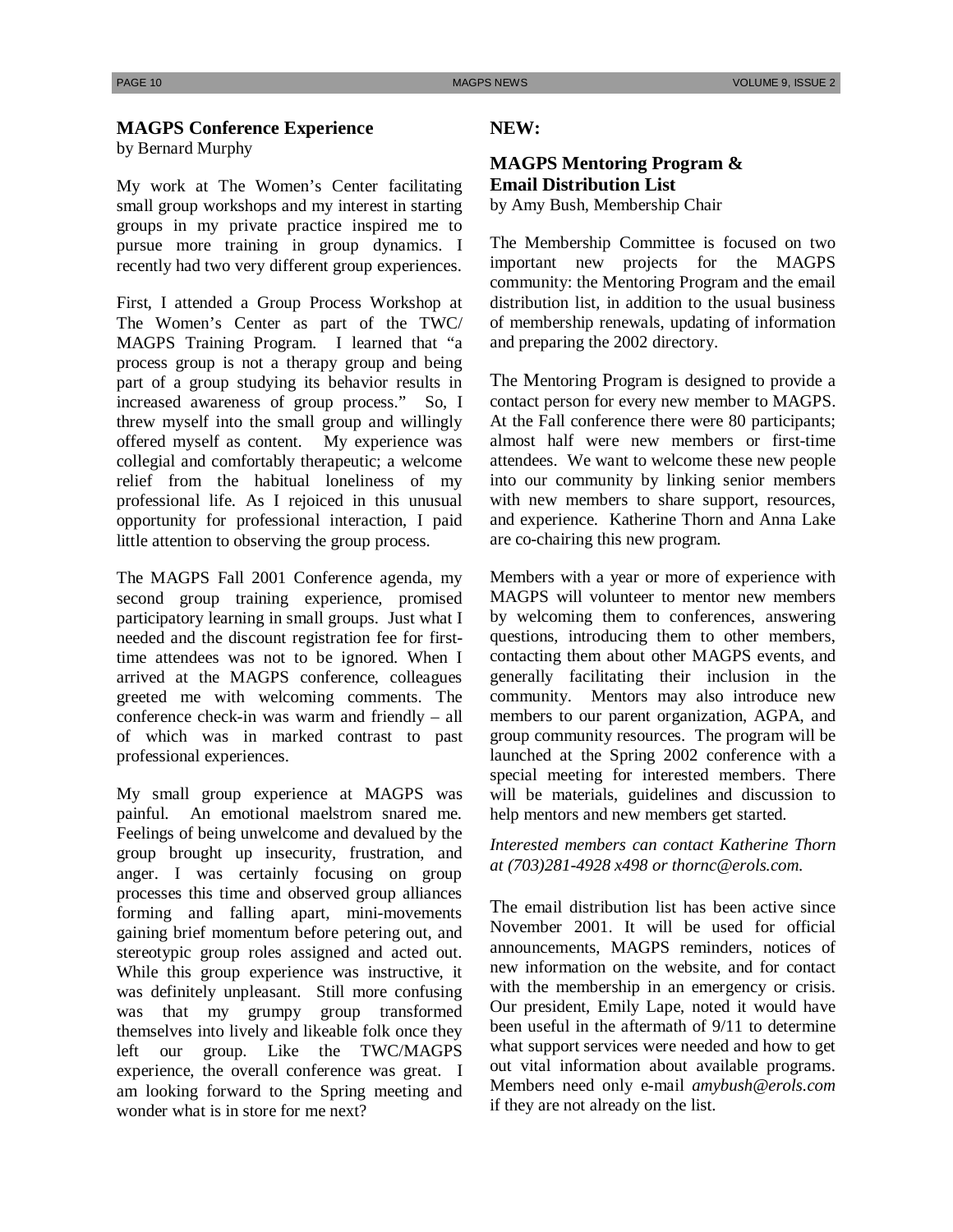### *(Continued from page 1)*

Zuckerman: How do you work with the defenses operating in groups?

Hawkins: Our job is not to remove these defenses but to soften them and open up possibilities for more adaptive defenses. I generally believe that a group acts defensively when its members think it is, or they are, in danger. The work of the group and the leader is to give expression to the fear so it can be explored rather than acted out.

Zuckerman: How do you recognize inhibitions against intimacy and sexuality?

Hawkins: I assume whatever the group is doing is about the valued relationships among its members. I note the vitality of each person's participation, and stay attuned to my own sense of involvement around what is happening, what is not happening, and how I am stimulated, inhibited, agitated, encouraged, and/ or curious. All of these states, once registered, attest to the group's current limitations and possibilities. The more a group can deal with what is in the room, the more sexuality and intimacy will emerge.

Zuckerman: Do you find that the longings (to know and be known and to love and be loved) show up differently toward the group leaders than to the other members of the group?

Hawkins: I'm amazed that I am still amazed at the variety of transference experiences possible. As leaders, we are clearly the targets for frustration (that we never lead the group well enough) or envy (that we, of course, have perfect and untroubled lives). Member-member transferences, in addition, present with amazing power and variability.

Zuckerman: What defenses do you see operating in therapists to protect themselves from their own longing for intimacy and connection?

Hawkins: We therapists have and require a myriad of defenses against being needed, not being needed, and *needing*. I work from the understanding that people's reactions are, first and foremost, about themselves, though I strive to stay open to how it is that I am the "other" as a temporary cast member. To paraphrase Winnecott, as group therapists, we have to tolerate being the object mother: we are what is wanted or hated and are the way to or impediment of the gratification of desire. We are also the environmental mother, we exist and operate in the background often without recognition or thanks and are discarded eventually like a squeezed out orange. We must, therefore, deal with our own needs for intimacy and connection. There is no substitute for an intimate interpersonal forum for ourselves.

Zuckerman: Comment about your experience with gender barriers that might complicate both same-sex and opposite-sex feelings of intimacy and sexuality in groups.

Hawkins: Early in the life of a group gender differences are often used as defenses or resistances while later in the life of a group these differences become fields that are rich for exploration. Whatever our sexual object choice, all of our identities have been spoiled, or at least complicated, by social prescriptions for what "ought to be" which therefore hinder our discovery of "what is." Group members who struggle together with the work of intimacy can offer each other profound understanding and support for the varieties and complexities of gender presentation and sexual expression.

Zuckerman: "Socializing forces hindering our discovery of what is" could be seen as a central focus in group therapy. I imagine the theme of our spring conference will provide a provocative lens for exploring it further.

Hawkins: I find enormous value in the kind of experiential learning that this weekend promises us. Only together can we advance toward understanding concepts and processes that are too complex for any of us to manage alone. I look forward to our adventure.